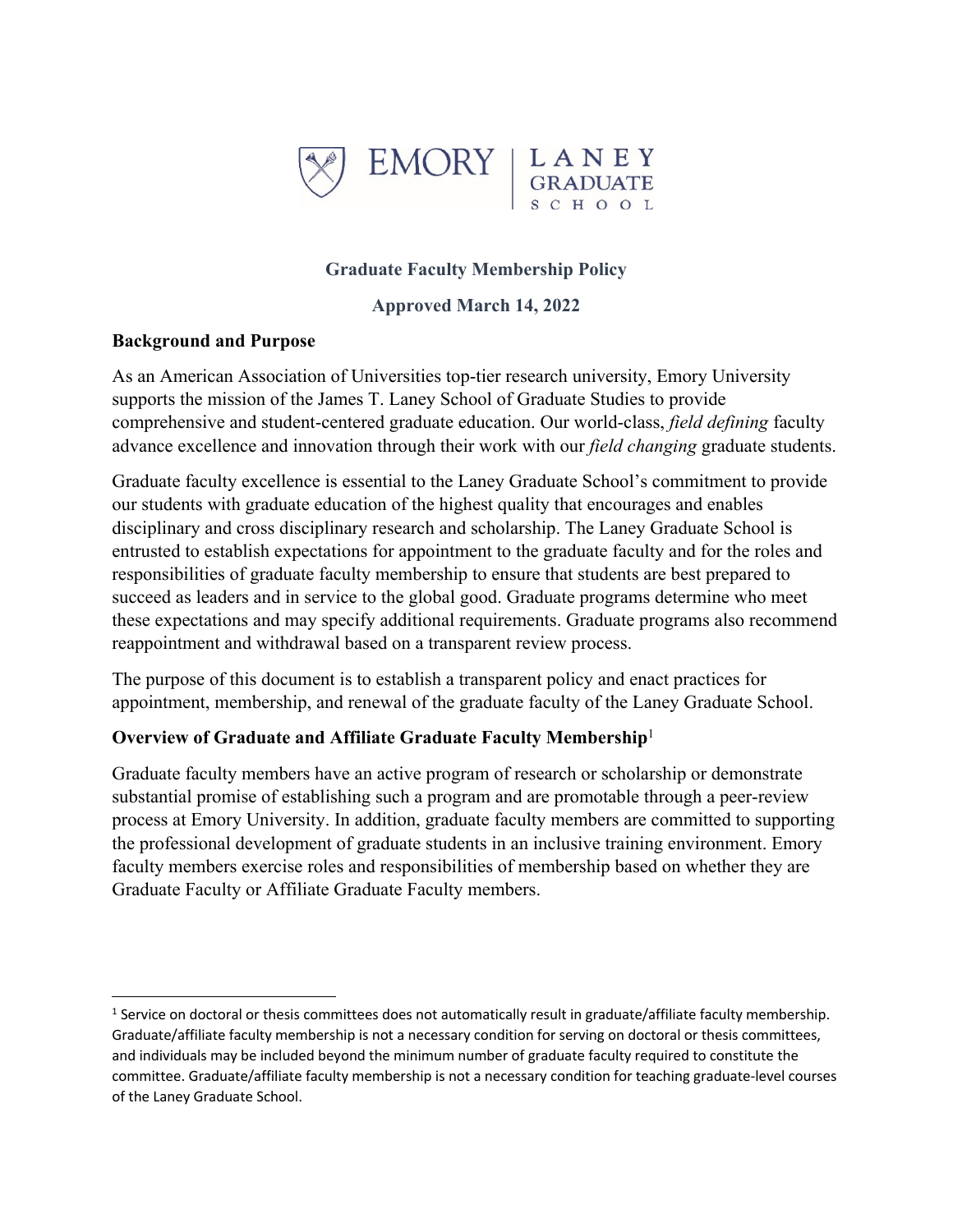# **Eligibility for Appointment to the Graduate Faculty**

To be eligible for appointment to the graduate faculty, Emory faculty should:

- Hold the PhD or highest terminal degree pertinent to the discipline, or have equivalent professional experience relevant to the discipline, as determined by the graduate program;
- Be hired as tenured/tenure-track/tenure-eligible, research-track promotable, or clinical/practice-promotable tracks (e.g., lecture-track faculty); 2
- Have an active program of research or scholarship, broadly understood, and demonstrate a sustained record of productive research, publication, and scholarly activity appropriate to the relevant disciplines, or practice of the profession;<sup>3</sup>
- Receive external sources of funding, pursuant to expectations or standards of the discipline;
- Supervise graduate research and training, as appropriate;
- Effectively teach graduate-level courses, if applicable;
- Be committed to and work toward the advancement and professional development of students in the graduate program to which the faculty member is seeking an appointment.

## **Roles and Responsibilities of Graduate Faculty Membership**

To sustain membership in the graduate faculty once appointed, Emory graduate faculty should fulfill a reasonable combination of the following roles and responsibilities in service to LGS degree programs:

- Chair or co-chair master's and/or doctoral committees:
- Serve as primary advisor or co-advisor for master's and/or doctoral degree students;
- Serve as effective mentors of master's and/or doctoral degree students;
- Serve as members of master's and/or doctoral committees;
- Teach graduate-level courses at the 500 level and higher;
- Participate in graduate curricular design and graduate program governance;
- Participate in the graduate student recruitment process;
- Serve in Laney Graduate School governance bodies as members of the Executive Council, as Directors of Graduate Studies or Program Directors, as members of the Appointments Committee and as elected representatives to the University Senate and University Faculty Council;
- Serve as members of competitive fellowship and funding committees; and,
- Vote for fellow graduate faculty as representatives on Laney Graduate School governance bodies.

<sup>&</sup>lt;sup>2</sup> Persons with adjunct and visiting titles, as well as faculty who serve on appointments totaling less than 50 percent to the university, are not eligible for appointment to the graduate faculty.

<sup>&</sup>lt;sup>3</sup> The Executive Vice President and Provost, the Vice President for Research, the Vice Provost for Graduate Affairs and Dean of the Graduate School, the college and school Deans, and the Director of Libraries are granted a courtesy appointment as Graduate Faculty and are ex officio members of the graduate faculty.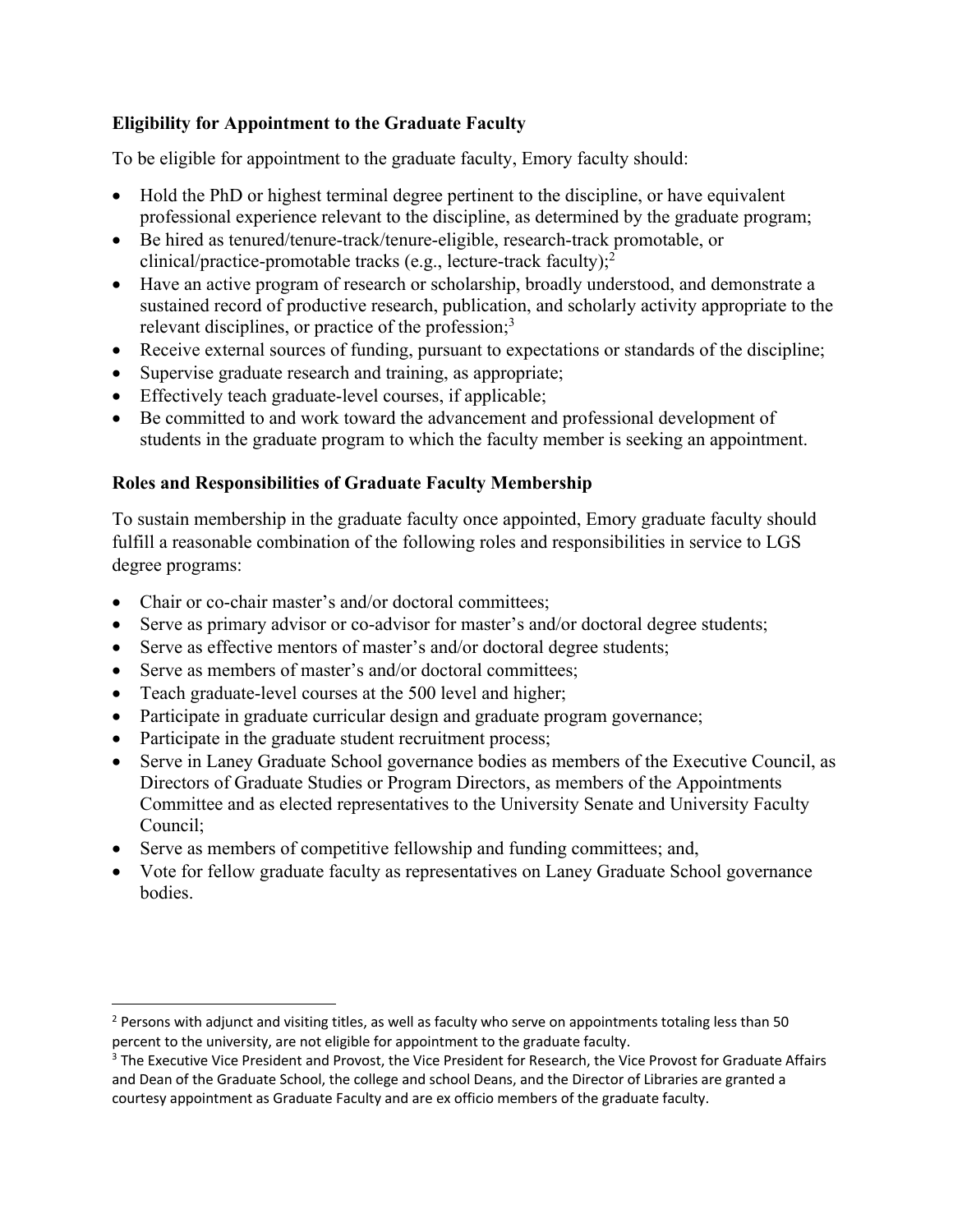Graduate faculty may exercise all privileges of graduate faculty membership. Moreover, they are reported as doctoral faculty for the purpose of institutional research and evaluation that is both internal and external to the university.

#### **Roles and Responsibilities of Affiliate Graduate Faculty Membership**

At the discretion of the program, senior scientists or faculty who make meaningful contributions to graduate education but are not deemed eligible to serve as graduate faculty based on the expectations described above, may be nominated to serve as affiliate graduate faculty. Affiliate members have the privileges of graduate faculty except: (1) they may not serve as chairs of thesis or dissertation committees or as primary advisors for research, though they may serve as cochairs and co-advisors; (2) they are not eligible to serve in Laney Graduate School governance bodies; and (3) they are not eligible to serve on competitive fellowship/funding committees. Their level of participation in curricular design and governance of the graduate program is subject to the program's discretion.

Affiliate members are not reported as graduate faculty for the purpose of institutional research and evaluation that is both internal and external to the university. Programs may have additional categories of membership than those recognized in this policy. These additional categories should be clearly defined and maintained in program governance documents.

## **Process for Identification, Nominations, Appointments, and Notification**

## **Identification and Nomination**

LGS faculty may contribute to multiple programs and membership type may vary by program. Each year as a part of the annual reporting process, programs shall provide the Office of the Dean of the Laney Graduate School a list of graduate and affiliate faculty who participate in their program. This list should indicate whether each faculty member is a graduate or affiliate member from the perspective of the program. Programs should indicate when a faculty member is new to the list of program faculty, and in each case of an addition to the list, programs should send a current curriculum vitae to the Dean of the Graduate School. Programs may also include information about the additional, program-specific categories of membership that apply to each member.

Should a program need to nominate a new member of the graduate or affiliate faculty outside of the annual review process or an initial appointment, Directors of Graduate Studies/Program Directors should complete and submit the electronic *LGS Graduate/Affiliate Faculty Membership Form*. Nominations may occur at any time of the year, and appointments begin on the first day of fall, spring, or summer terms. Nominations will be reviewed on a rolling basis.

#### **Appointment**

Appointment to the LGS faculty differs by category of membership.

*Graduate Membership***.** Faculty members are expected to actively engage in scholarship and/or research along with mentorship of graduate students. Typically, appointment to the graduate faculty in this category is automatic for those faculty hired as tenure/tenure